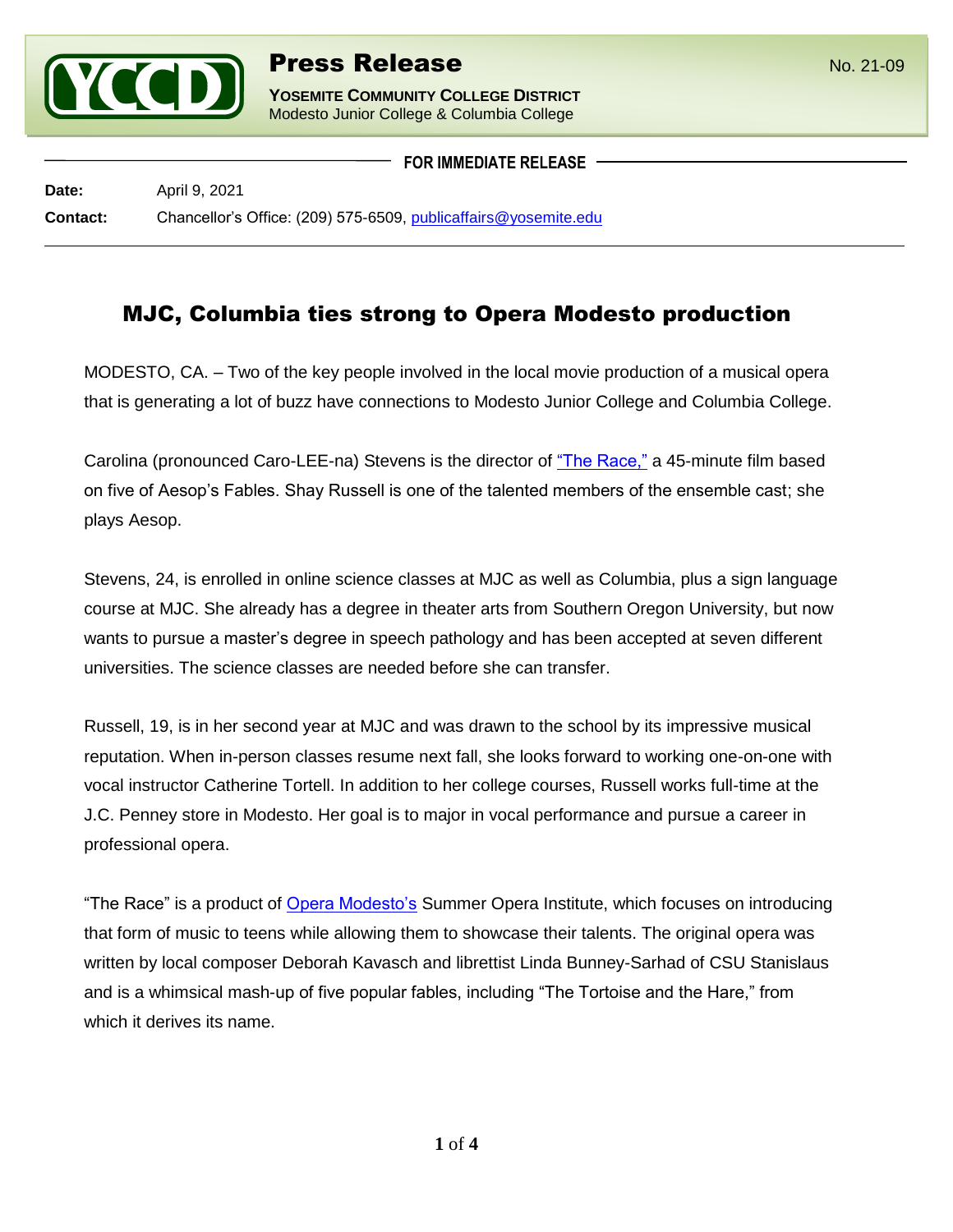"The Race" will premier via two invitation-only screenings Thursday night at Modesto's State Theatre, where because of the COVID pandemic the audience in the 550-seat facility will be limited to 100 cast and crew, family members and friends, and local arts supporters.

Originally, "The Race" was intended to be performed on stage by last year's Summer Opera Institute students. The pandemic changed all that. When it became clear that a live performance wasn't realistic, Modesto Opera leaders wondered if a movie was possible. Mike Everett of the [Creation Lab](http://thecreationlab.com/) in Turlock – which specializes in film production – was brought on. And Stevens – who had directed the opera's "Mansfield Park" before the pandemic and has experience with the Gallo Repertory Company and the Prospect Theater in Modesto as well as outfits in the Bay Area and Seattle – was named director, though she had never before worked on a movie.

"The ramp up was pretty wild," Stevens admitted. "I had to get up to speed and learn the piece very quickly. By comparison, I had about a year before 'Mansfield Park.' That's more typical for a direction. With this one, I read the play on a Monday morning and had to pitch the project to our Creation Lab partners on a Wednesday."

It was on the way home from that meeting in Turlock that Stevens begin casting the parts. One of her calls was to Russell, who had played Aesop prior to the pandemic as part of a student workshop that performed the first act of "The Race."

"We didn't do auditions," Stevens said. "Instead, we pulled from a group of wonderful young performers who have been part of Summer Opera and we were familiar with. People who could learn this difficult music quickly and do it well. We were so lucky to be able to pull from this phenomenal group. We also could cast from family pods, which was so key to making the movie happen because they could be closer to each other."

Rehearsals occurred via Zoom in August and September, and filming began in October at three family farms just west of Modesto near the Tuolumne River. There was a brief delay when one cast member had COVID symptoms, which turned out to be a cold and not the virus – but all the shooting was done by early November. The audio was recorded in Turlock.

"My challenge was to take this piece intended for the stage and transform it," Stevens said. "Film is a completely different medium. I was trying to focus on what I could do, what the opportunities were compared to stage. I feel we were able to do a lot of interesting things."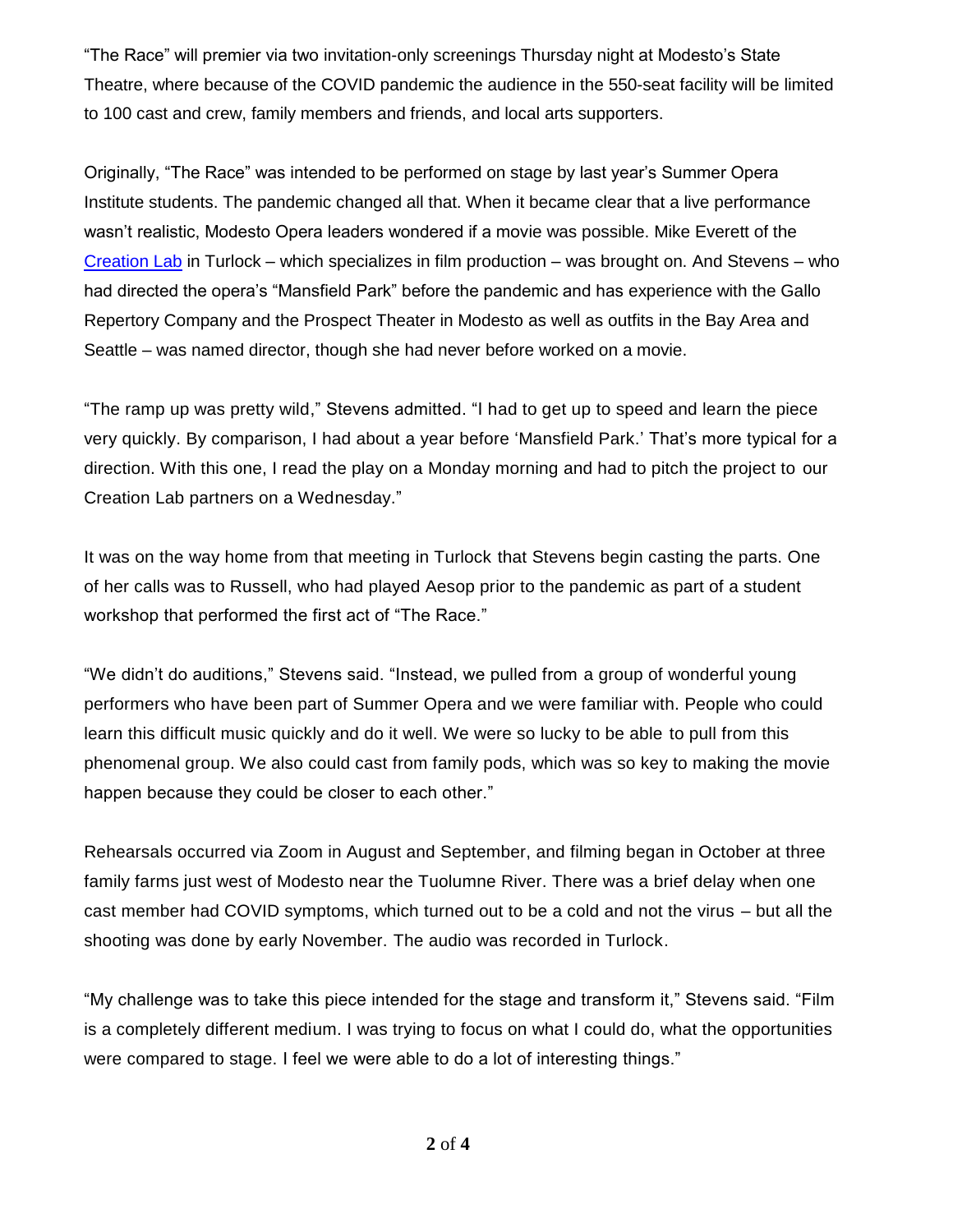Showing off the Central Valley's beautiful fall scenery was one of Stevens' goals. The cast, including Russell, frequently romps through orchards, vineyards and canopies of mature trees near the river. As Aesop, Russell is often the narrator of scenes and interacts with virtually every other character – meaning she had to learn every song in the opera.

"I had to know what everyone else was doing because each song is its own scene," she said.

All the songs are in English, though Russell has experience singing in Italian, German, French, Latin and even some African languages. Those are languages sometimes heard as Russell practices her vocals for an hour or more in her east Modesto backyard.

"Everybody within half a block can hear me," she said. "I prefer to do it early afternoon so I'm not waking anyone up. ... I try to be considerate of people living nearby. Occasionally, I'll get a 'shut up' and, sometimes, applause."

Russell described her experience working on the film as "so much fun," but not the same as performing on stage where there is "instant gratification from the audience."

"My music was pretty easy to memorize and learn and to get lost in," she said. "Most of my focus was on bringing my character to life. How I raise my eyebrow. How I walk – fluid or quicky or graceful? How I would gesture my arms. I put a lot of thought into what kind of version this of Aesop should be, since it's usually a male character."

Russell said she is eager for Thursday's premier because she hasn't seen the finished production.

"I've seen a lot of pictures," she said. "It looks really good, like something I'd see in the theater. I wasn't sure what to expect, but I think it's really special. We really connected as a cast."

Even before its debut at the State Theatre, "The Race" already has received much critical acclaim. Everett, from the Creative Lab, entered it in dozens of film festivals nationally and internationally.

"It's such an unusual piece because it's neither a traditional opera nor a traditional movie," Stevens said. "It's quirky. I remember when we got an official contest selection, it was mindblowing. Now, we've got more than 50 wins all over the world. It's so unexpected."

**3** of **4**